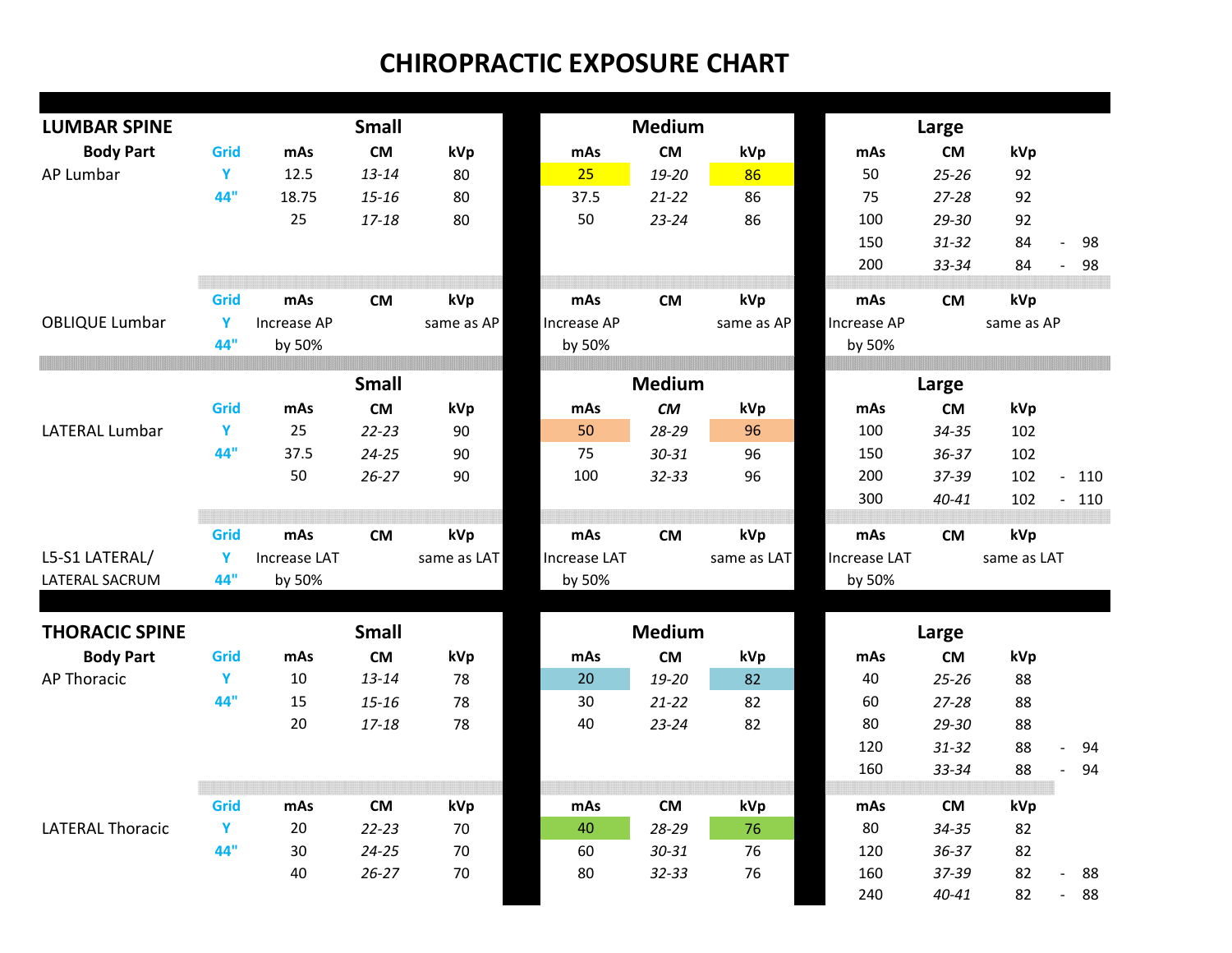| <b>CERVICAL SPINE</b>   |      | <b>Small</b>     |              |            | <b>Medium</b> |               |            |      |           |            |  |  |  |  |
|-------------------------|------|------------------|--------------|------------|---------------|---------------|------------|------|-----------|------------|--|--|--|--|
|                         |      |                  |              |            |               |               |            |      | Large     |            |  |  |  |  |
| <b>Body Part</b>        | Grid | mAs              | <b>CM</b>    | kVp        | mAs           | <b>CM</b>     | kVp        | mAs  | <b>CM</b> | kVp        |  |  |  |  |
| AP/Oblq Cervical/       | Y    | 4                | $4 - 5$      | 72         | 8             | $10 - 11$     | 76         | 16   | $16 - 17$ | 82         |  |  |  |  |
|                         | 44"  | $\boldsymbol{6}$ | $6 - 7$      | 72         | 12            | $12 - 13$     | 76         | 24   | 18-19     | 82         |  |  |  |  |
|                         |      | 8                | $8 - 9$      | 72         | 16            | $14 - 15$     | 76         | 32   | $20 - 21$ | 82         |  |  |  |  |
|                         | Grid | mAs              | <b>CM</b>    | kVp        | mAs           | <b>CM</b>     | kVp        | mAs  | <b>CM</b> | kVp        |  |  |  |  |
| <b>LATERAL Cervical</b> | Y    | Same             |              | Increase 4 | Same          |               | Increase 4 | Same |           | Increase 4 |  |  |  |  |
|                         | 44"  |                  |              |            |               |               |            |      |           |            |  |  |  |  |
|                         |      |                  | <b>Small</b> |            |               | <b>Medium</b> |            |      |           | Large      |  |  |  |  |
|                         |      |                  |              |            |               |               |            |      |           |            |  |  |  |  |
|                         | Grid | mAs              | <b>CM</b>    | kVp        | mAs           | CM            | kVp        | mAs  | <b>CM</b> | kVp        |  |  |  |  |
| <b>LATERAL Cervical</b> | Y    | 16               | $4 - 5$      | 72         | 32            | $10 - 11$     | 76         | 64   | $16 - 17$ | 82         |  |  |  |  |
| at 72" Distance         | 72"  | 24               | $6 - 7$      | 72         | 48            | $12 - 13$     | 76         | 96   | 18-19     | 82         |  |  |  |  |
| with grid               |      | 32               | $8 - 9$      | 72         | 64            | $14 - 15$     | 76         | 128  | $20 - 21$ | 82         |  |  |  |  |
|                         |      |                  |              |            |               |               |            |      |           |            |  |  |  |  |
|                         |      |                  |              |            |               |               |            |      |           |            |  |  |  |  |
| <b>SKULL</b>            |      |                  | <b>Small</b> |            |               | <b>Medium</b> |            |      | Large     |            |  |  |  |  |
| <b>Body Part</b>        | Grid | mAs              | <b>CM</b>    | kVp        | mAs           | <b>CM</b>     | kVp        | mAs  | <b>CM</b> | kVp        |  |  |  |  |
| PA/Nasium               | Y    |                  |              |            | 40            | 19-20         | 76         |      |           |            |  |  |  |  |
|                         | 44"  |                  |              |            |               |               |            |      |           |            |  |  |  |  |
|                         | Grid | mAs              | <b>CM</b>    | kVp        | mAs           | <b>CM</b>     | kVp        | mAs  | <b>CM</b> | kVp        |  |  |  |  |
| Lateral                 | Y    |                  |              |            | 20            | $15 - 16$     | 70-76      |      |           |            |  |  |  |  |
|                         | 44"  |                  |              |            |               |               |            |      |           |            |  |  |  |  |
|                         |      |                  |              |            |               |               |            |      |           |            |  |  |  |  |
|                         | Grid | mAs              | <b>CM</b>    | kVp        | mAs           | <b>CM</b>     | kVp        | mAs  | <b>CM</b> | kVp        |  |  |  |  |
| <b>BP</b> or Vertex     | Y    |                  |              |            | 60-80         |               | 80         |      |           |            |  |  |  |  |
|                         | 44"  |                  |              |            |               |               |            |      |           |            |  |  |  |  |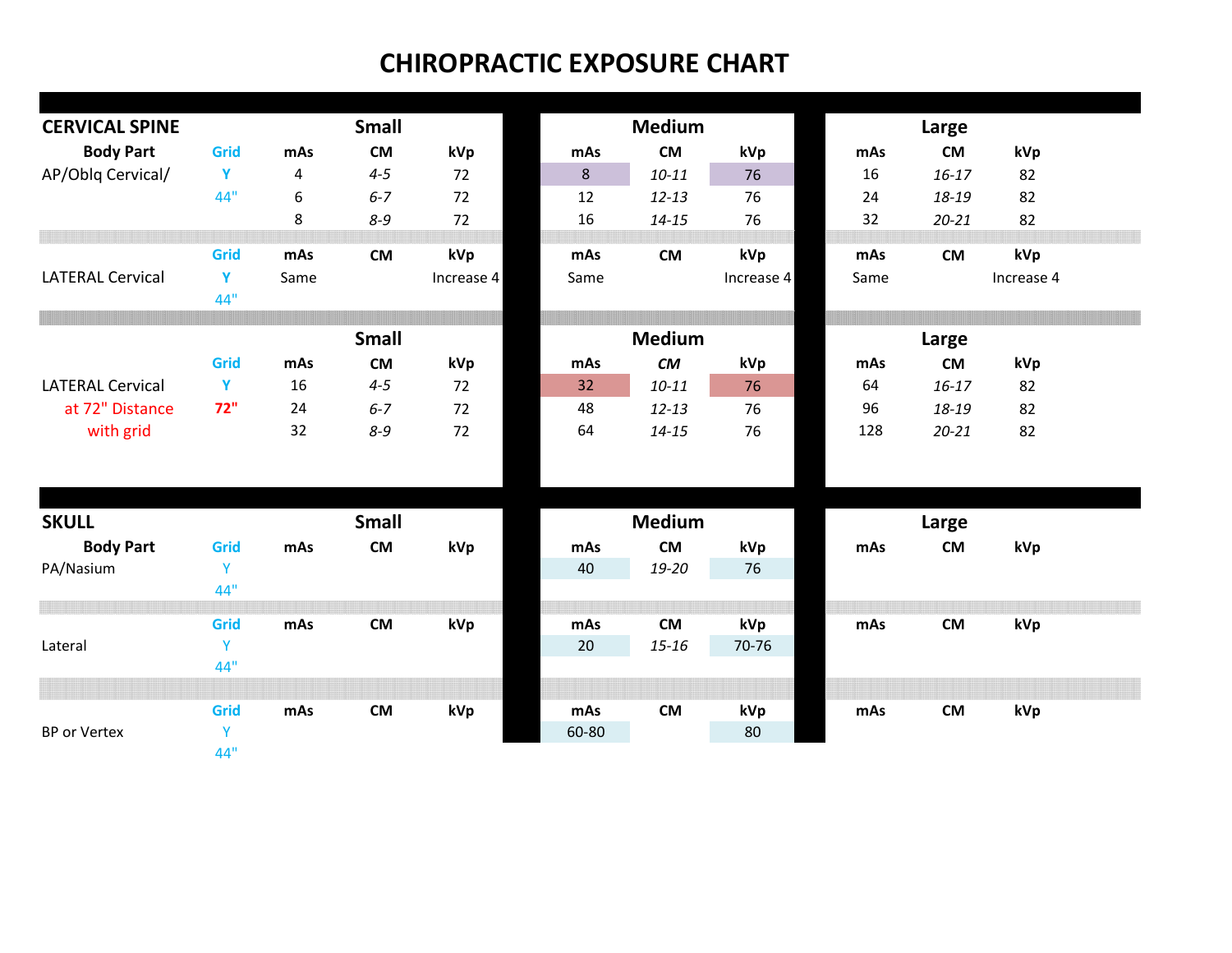| <b>HIP/PELVIS</b>      |      |                | <b>Small</b>         |                |          | <b>Medium</b>          |                |              | Large                  |                |
|------------------------|------|----------------|----------------------|----------------|----------|------------------------|----------------|--------------|------------------------|----------------|
|                        | Grid | mAs            | ${\sf CM}$           | kVp            | mAs      | ${\sf CM}$             | kVp            | mAs          | <b>CM</b>              | kVp            |
| AP Hip/Pelvis          | Y    | 15             | $13 - 14$            | 72             | 30       | 19-20                  | 78             | 60           | $25 - 26$              | 84             |
|                        | 44"  | 22.5           | $15 - 16$            | 72             | 45       | $21 - 22$              | 78             | 90           | $27 - 28$              | 84             |
|                        |      | 30             | $17 - 18$            | 72             | 60       | $23 - 24$              | 78             | 120          | 29-30                  | 84             |
|                        |      |                |                      |                |          |                        |                |              |                        |                |
| <b>KNEE</b>            |      |                | <b>Small</b>         |                |          | <b>Medium</b>          |                |              | Large                  |                |
| AP/Oblq Knee           | Grid | mAs            | <b>CM</b>            | kVp            | mAs      | ${\sf CM}$             | kVp            | mAs          | <b>CM</b>              | kVp            |
|                        | Y    | 11.3           | $7 - 8$              | 66             | 15.0     | $11 - 12$              | 70             | 30           | $15 - 16$              | 70             |
|                        | 44"  | 15.0           | $9 - 10$             | 66             | 22.5     | $13 - 14$              | 70             | 45.0         | $17 - 18$              | 70             |
| Lateral Knee           |      |                |                      | Decrease 4 kVp |          |                        | Decrease 4 kVp |              |                        | Decrease 4 kVp |
|                        |      |                |                      |                |          |                        |                |              |                        |                |
| <b>LOWER LEG</b>       |      |                | <b>Small</b>         |                |          | <b>Medium</b>          |                |              | Large                  |                |
| AP/Lateral             | Grid | mAs            | <b>CM</b>            | kVp            | mAs      | <b>CM</b>              | kVp            | mAs          | <b>CM</b>              | kVp            |
|                        | Y    | 3.8            | $5-6$                | 66             | 5.0      | $9 - 10$               | 70             | 7.5          | $13 - 14$              | 74             |
|                        | 44"  | 5.0            | $7 - 8$              | 66             | 7.5      | $11 - 12$              | 70             | 11.3         | $15 - 16$              | 74             |
|                        |      |                |                      |                |          |                        |                |              |                        |                |
| <b>FOOT/ANKLE</b>      |      |                | <b>Small</b>         |                |          | <b>Medium</b>          |                |              | Large                  |                |
| <b>Ankle</b>           | Grid | mAs            | <b>CM</b>            | kVp            | mAs      | <b>CM</b>              | kVp            | mAs          | <b>CM</b>              | kVp            |
| AP/Oblq                | Y    | 4              | $5-6$                | 56             | 4.0      | $7 - 8$                | 60             | 6.0          | $11 - 12$              | 64             |
|                        | 44"  |                |                      |                | $6.0\,$  | $9 - 10$               | 60             | 9.0          | $13 - 14$              | 64             |
| Lateral                |      |                |                      | Decrease 4 kVp |          |                        | Decrease 4 kVp |              |                        | Decrease 4 kVp |
| Foot                   | Grid | mAs            | <b>CM</b>            | kVp            | mAs      | <b>CM</b>              | kVp            | mAs          | <b>CM</b>              | kVp            |
| AP Foot                | Y    | $\overline{4}$ | $4 - 5$              | 56             | 4        | $6 - 7$                | 60             | 6            | $10 - 11$              | 64             |
|                        | 44"  |                |                      |                | 6        | $8 - 9$                | 60             | 8            | $12 - 13$              | 64             |
| Oblq Foot              |      |                |                      | 60             |          |                        | 64             |              |                        | 68             |
| Lateral Foot           |      | 5.3            |                      | 60             | 5.3      |                        | 64             | 8.0          |                        | 68             |
|                        |      |                |                      |                |          |                        |                |              |                        |                |
|                        |      |                |                      |                |          | <b>Medium</b>          |                |              | Large                  |                |
| <b>SHOULDER GIRDLE</b> |      |                | <b>Small</b>         |                |          |                        |                |              |                        |                |
|                        | Grid | mAs            | <b>CM</b>            | kVp            | mAs      | <b>CM</b>              | kVp            | mAs          | <b>CM</b>              | kVp            |
| AP Shoulder/Clavicle   | Y    | 8              | $6 - 7$              | 72             | 16       | $12 - 13$              | 76             | 32           | 18-19                  | 80             |
|                        | 44"  | 12<br>16       | $8 - 9$<br>$10 - 11$ | 72<br>72       | 24<br>32 | $14 - 15$<br>$16 - 17$ | 76<br>76       | 48.0<br>64.0 | $20 - 21$<br>$22 - 23$ | 80<br>80       |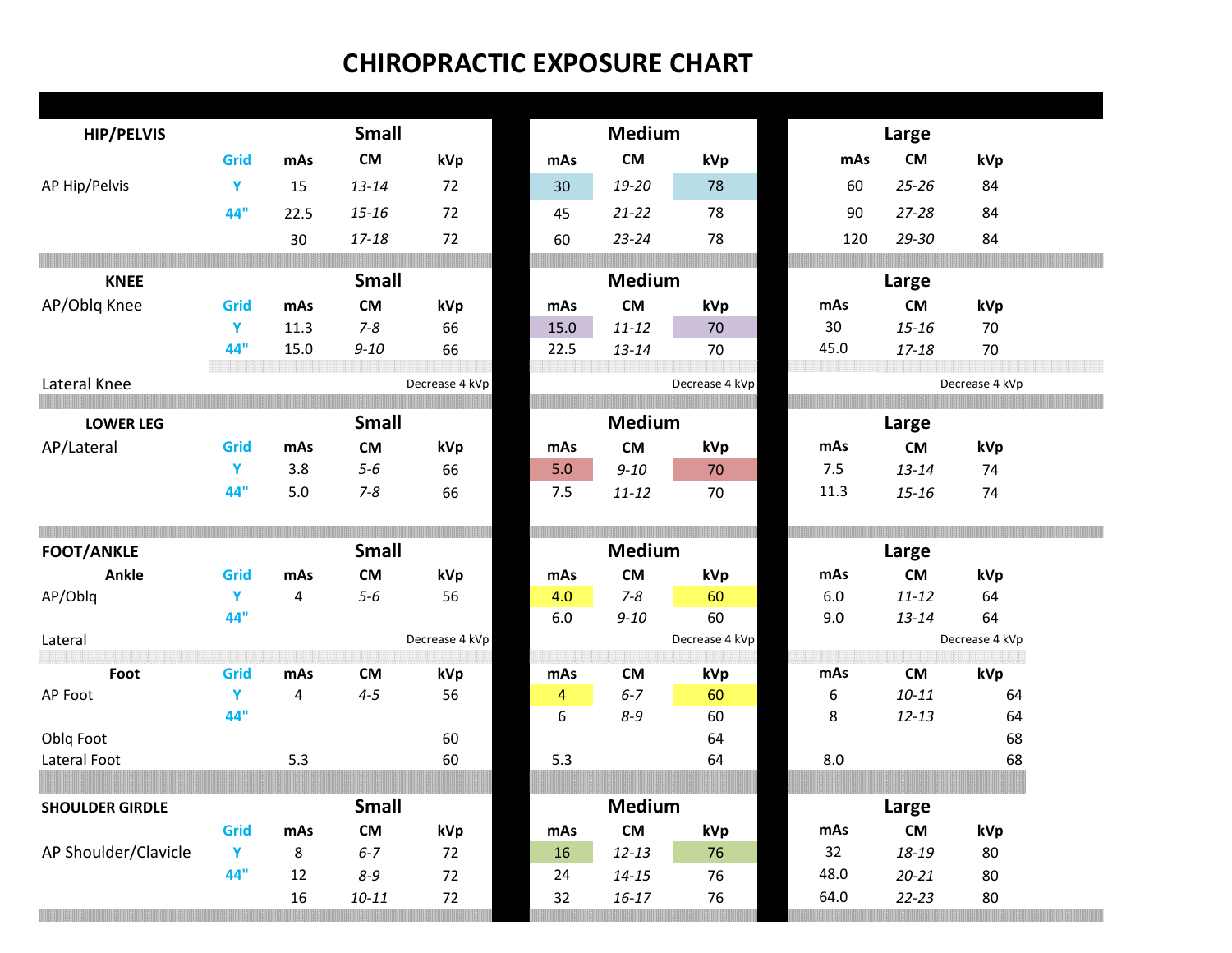| <b>FOREARM/ELBOW</b>    |      | <b>Small</b>           |              |                |      | <b>Medium</b>  |                | Large          |       |                |     |  |
|-------------------------|------|------------------------|--------------|----------------|------|----------------|----------------|----------------|-------|----------------|-----|--|
| AP Forearm & Elbow      | Grid | mAs                    | <b>CM</b>    | kVp            |      | mAs            | <b>CM</b>      | kVp            | mAs   | <b>CM</b>      | kVp |  |
| (as measured)           | v    | 3                      | $2 - 3$      | -62            |      | 4              | $6 - 7$        | 66             | 8.0   | $10 - 11$      | 66  |  |
|                         | 44"  | 4                      | $4 - 5$      | 62             |      | 6              | $8 - 9$        | 66             | 12.0  | $12 - 13$      | 66  |  |
| Lateral Forearm & Elbow |      |                        |              | Increase 4 kVp |      |                |                | Increase 4 kVp |       | Increase 4 kVp |     |  |
|                         |      |                        |              |                |      |                |                |                |       |                |     |  |
| Wrist/Hand              |      |                        | <b>Small</b> |                |      |                | <b>Medium</b>  |                | Large |                |     |  |
| PA Hand/Wrist           | Grid | mAs                    | <b>CM</b>    | kVp            |      | mAs            | <b>CM</b>      | kVp            | mAs   | <b>CM</b>      | kVp |  |
| (as measured)           | Y    | 2                      | $\leq$       | 60             |      | $\overline{2}$ | $3 - 4$        | 64             | 4.0   | $7 - 8$        | 64  |  |
|                         | 44"  |                        |              |                |      | 3              | $5 - 6$        | 64             | 6.0   | $9 - 10$       | 64  |  |
| Lateral Hand/Wrist      |      | Same<br>Increase 4 kVp |              |                | Same |                | Increase 4 kVp | Same           |       | Increase 4 kVp |     |  |